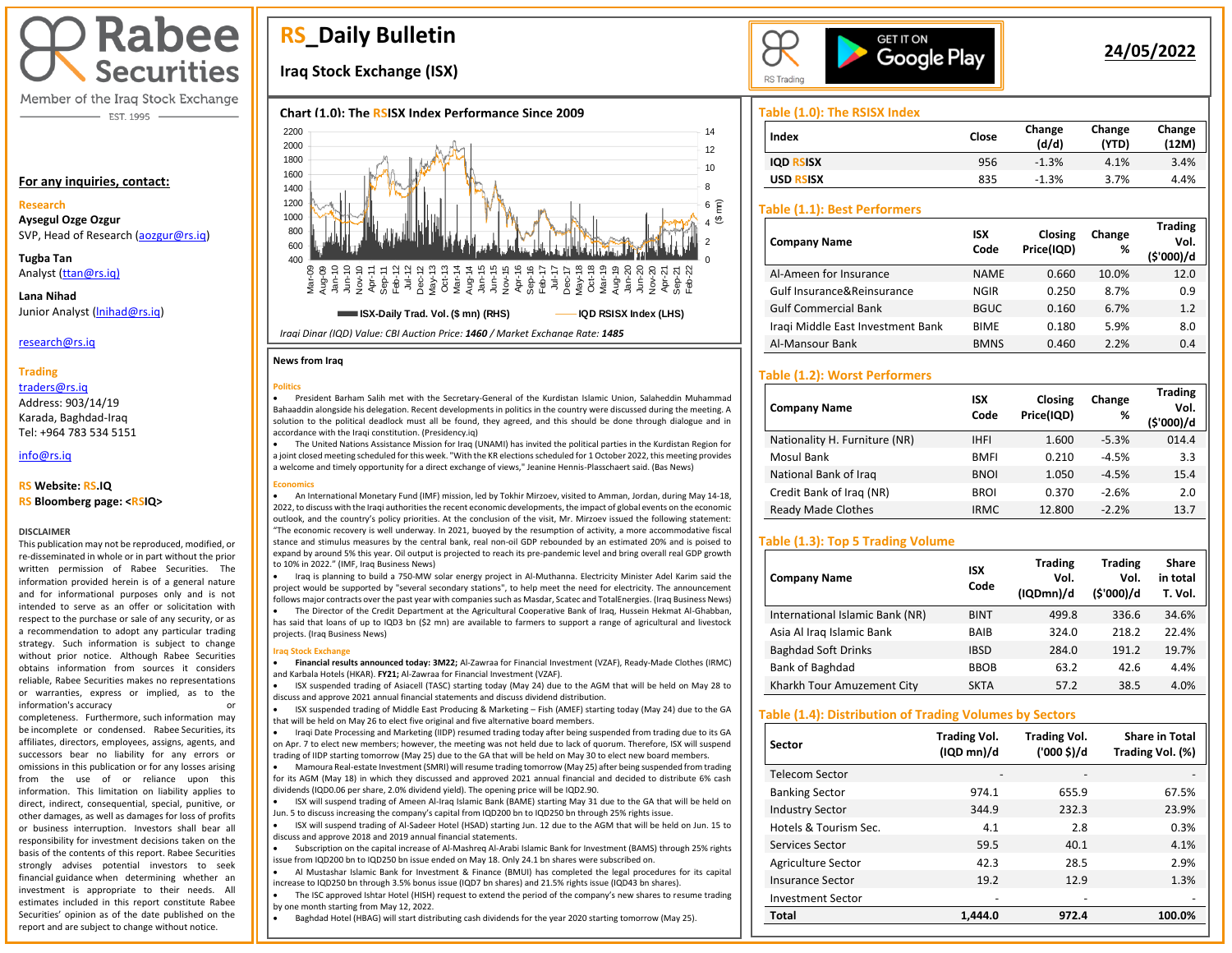

Follow Rabee Securities (RS) on Twitter, join Facebook and LinkedIn groups.



İ

# s **Daily Transactions in Brief**

|                                                                                                                                                                                                                | Chart (1.1): Non-Iraqi's Transactions (IQD mn) |                                |
|----------------------------------------------------------------------------------------------------------------------------------------------------------------------------------------------------------------|------------------------------------------------|--------------------------------|
| The RSISX index ended the day at IQD956/\$835 (-1.3%) (+4.1% and +3.7% YTD change, respectively).<br>The number of traded shares was 1.1 bn and the trading volume was IQD1.4 bn (\$1.0 mn).                   | 8.5                                            |                                |
| 8 out of 31 traded listed stocks' price increased and 12 traded listed stocks' price decreased while the prices of 11 stocks haven't changed.                                                                  |                                                | ■ Buys                         |
| Non-Iragis executed 43 transactions in this session:                                                                                                                                                           |                                                | ≡ Sell                         |
| Buys: IQD8.5 mn (\$5.7 K); 3 transaction in 2 companies operating in banking and industry sectors.<br>Sell: IQD200.7 mn (\$135.2 K); 40 transactions in 3 companies operating in banking and industry sectors. |                                                | $\blacksquare$ Net Buys (Sell) |
| Net Sell: IQD192.2 mn (\$129.5 K). Share in total trading volume: 7.2%                                                                                                                                         | -192.2                                         |                                |

| <b>Company Names</b>                           | <b>ISX</b><br>Code | <b>Opening</b><br>Price<br>(IQD/share) | Price at<br><b>Session</b><br><b>Close</b><br>(IQD/share) | <b>Previous</b><br><b>Closing</b><br>Price<br>(IQD/share) | Change<br>in<br><b>Closing</b><br>Price | <b>Highest</b><br>Price<br>(IQD/share) | Lowest<br>Price<br>(IQD/share) | No.of<br><b>Trades</b><br>(H/d) | No. of<br><b>Traded</b><br><b>Shares</b><br>(mn)/d | <b>Trading</b><br>Vol. (IQD<br>$mn)$ /d | <b>Avrg. Daily Trading</b><br><b>Vol. (Including Cross</b><br>Trans.) ('000 \$)* | <b>Mcap</b><br>(Smn)     | Last<br>$Fin.**$ | P/E<br>(Last) | P/BV<br>(Last) |
|------------------------------------------------|--------------------|----------------------------------------|-----------------------------------------------------------|-----------------------------------------------------------|-----------------------------------------|----------------------------------------|--------------------------------|---------------------------------|----------------------------------------------------|-----------------------------------------|----------------------------------------------------------------------------------|--------------------------|------------------|---------------|----------------|
|                                                |                    |                                        |                                                           |                                                           |                                         | <b>Telecom Sector</b>                  |                                |                                 |                                                    |                                         |                                                                                  |                          |                  |               |                |
| <b>Asiacell Communications PJSC</b>            | <b>TASC</b>        | $\overline{\phantom{a}}$               | Suspend/GA                                                | 8.50                                                      |                                         |                                        |                                |                                 |                                                    | $\overline{\phantom{a}}$                | 192.5                                                                            | 1,774.4                  | <b>FY21</b>      | 7.9           | 1.8            |
| <b>Al-Khatem Telecoms</b>                      | <b>TZNI</b>        |                                        | no trade                                                  | 2.35                                                      |                                         |                                        |                                | $\overline{\phantom{a}}$        |                                                    |                                         | 0.1                                                                              | 2,895.6                  | 9M21             | 61.1          | 1.8            |
| <b>Telecom Sector Total</b>                    |                    |                                        |                                                           |                                                           |                                         |                                        |                                |                                 |                                                    |                                         |                                                                                  | 4.670.0                  |                  |               |                |
|                                                |                    |                                        |                                                           |                                                           |                                         | <b>Banking Sector</b>                  |                                |                                 |                                                    |                                         |                                                                                  |                          |                  |               |                |
| Al-Arabiya Islamic Bank (NR)                   | <b>BAAI</b>        | $\overline{\phantom{a}}$               | no trade                                                  | 1.15                                                      | $\overline{\phantom{a}}$                | $\overline{\phantom{a}}$               |                                |                                 |                                                    | $\overline{\phantom{a}}$                | $\overline{\phantom{a}}$                                                         | 193.6                    | 9M21             | m.d.          | 1.2            |
| Asia Al Iraq Islamic Bank                      | <b>BAIB</b>        | 1.08                                   | 1.08                                                      | 1.08                                                      | 0.0%                                    | 1.08                                   | 1.08                           | $\mathbf{3}$                    | 300.0                                              | 324.0                                   | 59.7                                                                             | 181.8                    | 3M22             | m.d.          | 1.1            |
| Ameen Al-Iraq Islamic Bank (NR)                | <b>BAME</b>        | $\overline{\phantom{a}}$               | no trade                                                  | 1.00                                                      |                                         | $\overline{\phantom{a}}$               |                                | $\overline{\phantom{a}}$        |                                                    | $\overline{\phantom{a}}$                | $\overline{\phantom{a}}$                                                         | 134.7                    | <b>FY21</b>      | m.d.          | 1.3            |
| Al-Mashreg Al-Arabi Islamic Bank<br>$(NR)$ *** | <b>BAMS</b>        | $\overline{\phantom{a}}$               | no trade                                                  |                                                           |                                         | $\overline{\phantom{a}}$               |                                | $\overline{\phantom{a}}$        | $\overline{\phantom{a}}$                           | $\overline{\phantom{a}}$                | $\overline{a}$                                                                   | $\overline{\phantom{a}}$ | 3M22             |               |                |
| Al-Ansari Isl. Bank for Inv.&Fin. (NR)         | <b>BANS</b>        | $\overline{\phantom{a}}$               | no trade                                                  | 1.00                                                      | $\overline{\phantom{0}}$                | $\overline{\phantom{a}}$               | $\overline{\phantom{a}}$       | $\overline{\phantom{a}}$        | $\overline{\phantom{a}}$                           | $\overline{\phantom{a}}$                | 0.0                                                                              | 168.4                    | <b>FY21</b>      | 687.2         | 1.0            |
| <b>Ashur International Bank</b>                | <b>BASH</b>        | $\overline{\phantom{a}}$               | Suspend/GA                                                | 0.41                                                      | $\overline{a}$                          | $\overline{\phantom{a}}$               | $\overline{\phantom{a}}$       | $\overline{a}$                  | $\overline{\phantom{a}}$                           | $\overline{\phantom{a}}$                | 3.1                                                                              | 69.0                     | 9M21             | 10.7          | 0.4            |
| <b>Babylon Bank</b>                            | <b>BBAY</b>        | $\overline{\phantom{a}}$               | Suspend/ISC                                               | 0.10                                                      |                                         | $\overline{\phantom{a}}$               |                                |                                 |                                                    |                                         | 4.5                                                                              | 16.8                     | 3M22             | n.v.          | 0.1            |
| <b>Bank of Baghdad</b>                         | <b>BBOB</b>        | 1.22                                   | 1.21                                                      | 1.23                                                      | $-1.6%$                                 | 1.22                                   | 1.21                           | 18                              | 52.3                                               | 63.2                                    | 117.9                                                                            | 203.7                    | 3M22             | 10.2          | 0.9            |
| <b>Cihan Bank for Islamic &amp; Finance</b>    | <b>BCIH</b>        | $\sim$                                 | no trade                                                  | 2.29                                                      | $\overline{\phantom{a}}$                | $\overline{\phantom{a}}$               | $\overline{\phantom{a}}$       | $\overline{\phantom{a}}$        | $\overline{\phantom{a}}$                           | $\overline{\phantom{a}}$                | 20.7                                                                             | 393.2                    | 3M22             | 84.9          | 2.0            |
| <b>Commercial Bank of Iraq</b>                 | <b>BCOI</b>        | 0.55                                   | 0.55                                                      | 0.55                                                      | 0.0%                                    | 0.55                                   | 0.55                           | 1                               | 2.3                                                | 1.3                                     | 15.5                                                                             | 92.6                     | <b>FY21</b>      | 10.6          | 0.4            |
| Dar Es Salaam Inv. Bank (NR)***                | <b>BDSI</b>        | $\overline{\phantom{a}}$               | Suspend/ISC                                               | 0.13                                                      |                                         | $\overline{\phantom{a}}$               | $\overline{\phantom{a}}$       | $\overline{\phantom{a}}$        |                                                    | $\overline{\phantom{a}}$                | $\overline{\phantom{a}}$                                                         | 21.9                     | 3M18             | n.v.          | 0.4            |
| <b>Economy Bank (NR)</b>                       | <b>BEFI</b>        | $\overline{\phantom{a}}$               | Suspend/ISC                                               | 0.53                                                      |                                         | $\overline{\phantom{a}}$               | $\overline{\phantom{a}}$       | $\overline{\phantom{a}}$        | $\overline{\phantom{a}}$                           | $\overline{\phantom{a}}$                | $\overline{\phantom{a}}$                                                         | 88.9                     | <b>FY21</b>      | 18.0          | 0.5            |
| <b>Elaf Islamic Bank</b>                       | <b>BELF</b>        | $\overline{\phantom{a}}$               | no trade                                                  | 0.41                                                      |                                         | $\overline{\phantom{a}}$               | $\overline{\phantom{a}}$       | $\overline{\phantom{a}}$        | ٠.                                                 | $\overline{\phantom{a}}$                | 13.6                                                                             | 69.0                     | 3M22             | 84.4          | 0.4            |
| Erbil Bank for Invest. & Finance (NR)          | <b>BERI</b>        | $\overline{\phantom{a}}$               | no trade                                                  | 0.11                                                      | $\overline{\phantom{a}}$                | $\overline{\phantom{a}}$               | $\overline{\phantom{a}}$       | $\overline{\phantom{a}}$        | $\overline{\phantom{a}}$                           | $\overline{\phantom{a}}$                | $\overline{\phantom{a}}$                                                         | 19.6                     | <b>FY21</b>      | n.v.          | 0.1            |
| <b>Gulf Commercial Bank</b>                    | <b>BGUC</b>        | 0.16                                   | 0.16                                                      | 0.15                                                      | 6.7%                                    | 0.16                                   | 0.16                           | $\overline{2}$                  | 11.0                                               | 1.8                                     | 5.3                                                                              | 32.3                     | 3M22             | m.d.          | 0.2            |
| <b>Investment Bank of Iraq</b>                 | <b>BIBI</b>        | $\overline{\phantom{a}}$               | no trade                                                  | 0.28                                                      |                                         |                                        |                                | $\overline{\phantom{a}}$        |                                                    |                                         | 13.8                                                                             | 47.1                     | 3M22             | 55.4          | 0.3            |
| <b>International Development Bank (NR)</b>     | <b>BIDB</b>        | $\overline{\phantom{a}}$               | no trade                                                  | 0.81                                                      | $\overline{\phantom{a}}$                | $\overline{\phantom{a}}$               | $\overline{\phantom{a}}$       | $\overline{a}$                  | $\overline{a}$                                     | $\overline{\phantom{a}}$                | 63.8                                                                             | 136.4                    | 3M22             | 9.3           | 0.7            |
| Iragi Islamic Bank                             | <b>BIIB</b>        | 0.54                                   | 0.54                                                      | 0.53                                                      | 1.9%                                    | 0.54                                   | 0.54                           | 1                               | 0.1                                                | 0.1                                     | 48.5                                                                             | 90.9                     | 3M22             | 13.4          | 0.5            |
| Iraqi Middle East Investment Bank              | <b>BIME</b>        | 0.18                                   | 0.18                                                      | 0.17                                                      | 5.9%                                    | 0.18                                   | 0.17                           | 14                              | 68.6                                               | 11.9                                    | 89.4                                                                             | 30.3                     | <b>FY21</b>      | 174.7         | 0.2            |
| Iraq Noor Islamic Bank (NR)                    | <b>BINI</b>        | $\overline{\phantom{a}}$               | no trade                                                  | 1.00                                                      | $\overline{\phantom{a}}$                | $\overline{\phantom{a}}$               | $\overline{\phantom{a}}$       | $\overline{\phantom{0}}$        | $\overline{\phantom{a}}$                           | $\overline{\phantom{a}}$                | 138.4                                                                            | 168.4                    | 3M22             | m.d.          | 1.0            |
| <b>International Islamic Bank (NR)</b>         | <b>BINT</b>        | 1.70                                   | 1.70                                                      | 1.70                                                      | 0.0%                                    | 1.70                                   | 1.70                           | $\overline{7}$                  | 294.0                                              | 499.8                                   | 176.1                                                                            | 298.6                    | <b>FY21</b>      | 217.6         | 1.7            |
| Al Janoob Islamic Bank (NR)                    | <b>BJAB</b>        | $\overline{\phantom{a}}$               | no trade                                                  | 1.00                                                      | $\overline{\phantom{0}}$                | $\overline{\phantom{a}}$               | $\overline{\phantom{0}}$       | $\overline{\phantom{a}}$        | $\overline{\phantom{a}}$                           | $\overline{\phantom{a}}$                | 0.0                                                                              | 168.4                    | <b>FY21</b>      | 49.8          | 1.0            |
| Kurdistan International Islamic Bank           | <b>BKUI</b>        | $\overline{\phantom{a}}$               | no trade                                                  | 1.20                                                      |                                         | $\overline{\phantom{a}}$               | $\overline{\phantom{a}}$       | $\overline{\phantom{a}}$        |                                                    | $\overline{\phantom{a}}$                | 814.7                                                                            | 323.2                    | <b>FY21</b>      | 92.0          | 0.8            |
| Al-Ataa Islamic Bank (NR)                      | <b>BLAD</b>        | $\blacksquare$                         | no trade                                                  | 0.27                                                      |                                         | $\overline{\phantom{a}}$               |                                |                                 |                                                    | $\overline{\phantom{0}}$                | 25.0                                                                             | 45.5                     | 9M21             | 21.1          | 0.3            |
| <b>Mosul Bank</b>                              | <b>BMFI</b>        | 0.21                                   | 0.21                                                      | 0.22                                                      | $-4.5%$                                 | 0.21                                   | 0.21                           | 5                               | 23.0                                               | 4.8                                     | 10.3                                                                             | 35.7                     | 3M22             | 11.5          | 0.2            |
| <b>Al-Mansour Bank</b>                         | <b>BMNS</b>        | 0.46                                   | 0.46                                                      | 0.45                                                      | 2.2%                                    | 0.46                                   | 0.46                           | 3                               | 1.3                                                | 0.6                                     | 8.8                                                                              | 77.4                     | 3M22             | 12.4          | 0.4            |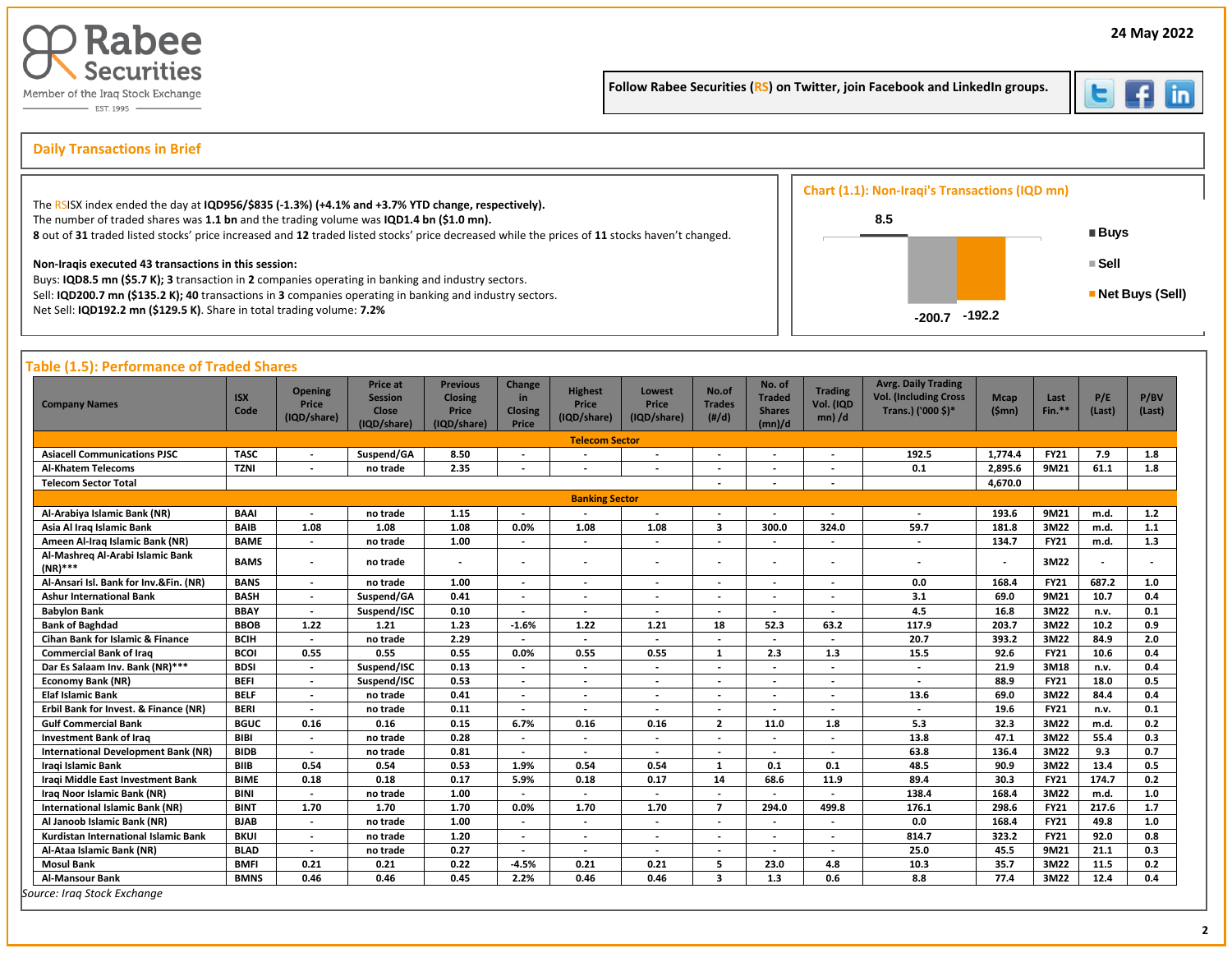

 $-$  EST. 1995  $-$ 

## **Table (1.6): Performance of Traded Shares**

| Al Mustashar Islamic Bank (NR)<br><b>BMUI</b>       |             | (IQD/share)              |             |             | <b>Closing</b>           |                                    | Price                    | <b>Trades</b>            | <b>Shares</b>            | Vol. (IQD                | <b>Vol. (Including Cross</b> | (Smn)   | $Fin.**$    | (Last)                   | P/BV<br>(Last) |
|-----------------------------------------------------|-------------|--------------------------|-------------|-------------|--------------------------|------------------------------------|--------------------------|--------------------------|--------------------------|--------------------------|------------------------------|---------|-------------|--------------------------|----------------|
|                                                     |             |                          | (IQD/share) | (IQD/share) | Price                    | (IQD/share)                        | (IQD/share)              | $(\#/d)$                 | (mn)/d                   | $mn)$ /d                 | Trans.) ('000 \$)*           |         |             |                          |                |
|                                                     |             |                          |             |             |                          | <b>Banking Sector (Cont.)</b>      |                          |                          |                          |                          |                              |         |             |                          |                |
|                                                     |             |                          | no trade    | 1.00        | $\overline{\phantom{a}}$ |                                    |                          |                          |                          |                          | 97.5                         | 168.4   | 3M22        | n.v.                     | 1.0            |
| <b>National Islamic Bank</b>                        | <b>BNAI</b> | $\blacksquare$           | no trade    | 1.02        |                          |                                    | $\overline{\phantom{a}}$ |                          |                          | $\overline{\phantom{a}}$ | 118.2                        | 172.4   | 3M22        | 187.3                    | 0.9            |
| <b>National Bank of Iraq</b>                        | <b>BNOI</b> | 1.10                     | 1.05        | 1.10        | $-4.5%$                  | 1.10                               | 1.05                     | 25                       | 21.3                     | 22.9                     | 131.1                        | 176.8   | 3M22        | 8.1                      | 0.8            |
| North Bank                                          | <b>BNOR</b> | $\overline{\phantom{a}}$ | Suspend/ISC | 0.09        | $\sim$                   | $\blacksquare$                     | $\overline{\phantom{a}}$ | $\sim$                   | $\overline{\phantom{a}}$ | $\overline{\phantom{a}}$ | $\sim$                       | 18.2    | 3M22        | n.v.                     | 0.1            |
| Al-Qabedh Islamic Bank (NR)                         | <b>BQAB</b> | $\overline{\phantom{a}}$ | no trade    | 0.24        | $\sim$                   | $\blacksquare$                     | $\sim$                   | $\overline{\phantom{a}}$ | $\overline{\phantom{a}}$ | $\overline{\phantom{a}}$ | 5.0                          | 40.4    | <b>FY21</b> | 422.7                    | 0.2            |
| Al-Qurtas Islamic Bank (NR)                         | <b>BQUR</b> | $\overline{\phantom{a}}$ | no trade    | 1.00        | $\overline{\phantom{a}}$ | $\overline{\phantom{a}}$           | $\overline{\phantom{a}}$ | $\overline{\phantom{a}}$ | $\overline{\phantom{a}}$ | $\overline{\phantom{a}}$ | $\sim$                       | 168.4   | 3M22        | 177.5                    | 1.0            |
| Al-Rajih Islamic Bank for Inv.&Fin. (NR)            | <b>BRAJ</b> | $\overline{\phantom{a}}$ | Suspend/ISC | 1.00        | $\overline{\phantom{a}}$ | $\overline{\phantom{a}}$           | $\overline{\phantom{a}}$ | $\blacksquare$           | $\overline{\phantom{a}}$ | $\overline{\phantom{a}}$ | $\overline{a}$               | 168.4   | 3M22        | 51.6                     | 1.1            |
| Credit Bank of Iraq (NR)                            | <b>BROI</b> | 0.37                     | 0.37        | 0.38        | $-2.6%$                  | 0.37                               | 0.37                     | $\overline{2}$           | 8.0                      | 3.0                      | 0.7                          | 62.3    | 3M22        | n.v.                     | 0.3            |
| <b>Region Trade Bank (NR)</b>                       | <b>BRTB</b> | $\blacksquare$           | no trade    | 1.00        |                          | $\blacksquare$                     | $\overline{\phantom{a}}$ |                          |                          |                          | 0.0                          | 168.4   | 3M22        | 17.5                     | 0.8            |
| Sumer Commercial Bank                               | <b>BSUC</b> | 0.21                     | 0.22        | 0.22        | 0.0%                     | 0.22                               | 0.21                     | 25                       | 194.0                    | 40.7                     | 21.3                         | 37.0    | 3M22        | n.v.                     | 0.2            |
| Al Taif Islamic Bank                                | <b>BTIB</b> | $\overline{\phantom{a}}$ | no trade    | 0.77        |                          | $\blacksquare$                     | $\overline{\phantom{a}}$ | $\overline{a}$           |                          |                          | 11.3                         | 131.2   | <b>FY21</b> | 413.6                    | 0.9            |
| <b>Trans Iraq Bank for Investment</b>               | <b>BTRI</b> | $\overline{\phantom{a}}$ | no trade    | 1.00        | $\sim$                   | $\overline{\phantom{a}}$           | $\overline{\phantom{a}}$ | $\overline{\phantom{a}}$ | $\sim$                   | $\overline{a}$           | 40.5                         | 177.8   | 3M22        | n.v.                     | 1.0            |
| Trust International Islamic Bank (NR)               | <b>BTRU</b> | $\overline{\phantom{a}}$ | no trade    | 0.34        | $\blacksquare$           | $\overline{\phantom{a}}$           | $\overline{\phantom{a}}$ | $\overline{\phantom{a}}$ | $\overline{\phantom{a}}$ | $\overline{\phantom{a}}$ | $\sim$                       | 57.2    | 3M22        | 57.6                     | 0.3            |
| <b>United Bank</b>                                  | <b>BUND</b> | $\overline{\phantom{a}}$ | no trade    | 0.10        | $\blacksquare$           | $\overline{\phantom{a}}$           | $\overline{\phantom{a}}$ | $\overline{\phantom{a}}$ | $\blacksquare$           | $\overline{\phantom{a}}$ | 4.2                          | 20.2    | <b>FY21</b> | 15.0                     | 0.1            |
| Union Bank (NR)                                     | <b>BUOI</b> | $\overline{\phantom{a}}$ | no trade    | 0.27        | $\overline{\phantom{a}}$ | $\overline{\phantom{a}}$           | $\overline{\phantom{a}}$ | $\overline{\phantom{a}}$ | $\overline{\phantom{a}}$ | $\overline{\phantom{a}}$ | 175.4                        | 45.8    | <b>FY21</b> | 67.3                     | 0.3            |
| World Islamic Bank (NR)                             | <b>BWOR</b> | $\overline{\phantom{a}}$ | Suspend/GA  | 1.00        | $\sim$                   | $\overline{\phantom{a}}$           | $\overline{\phantom{a}}$ | $\overline{\phantom{a}}$ | $\overline{\phantom{a}}$ | $\overline{\phantom{a}}$ | 0.0                          | 168.4   | 3M22        | 44.4                     | 0.9            |
| <b>BZII</b><br>Zain Al-Iraq Islamic Bank (NR)       |             | $\blacksquare$           | Suspend/GA  | 0.34        |                          |                                    |                          |                          |                          |                          | 0.0                          | 57.2    | 3M22        | 21.7                     | 0.3            |
| <b>Banking Sector Total</b>                         |             |                          |             |             |                          |                                    |                          | 106                      | 975.9                    | 974.1                    |                              | 4,945.7 |             |                          |                |
|                                                     |             |                          |             |             |                          | <b>Industry Sector</b>             |                          |                          |                          |                          |                              |         |             |                          |                |
| <b>Baghdad for Packing Materials</b>                | <b>IBPM</b> | $\overline{\phantom{a}}$ | no trade    | 2.00        | $\overline{\phantom{a}}$ | $\overline{\phantom{a}}$           | $\overline{\phantom{a}}$ | $\overline{\phantom{a}}$ | $\overline{\phantom{a}}$ | $\overline{\phantom{a}}$ | 0.0                          | 1.5     | 3M22        | n.v.                     | 2.0            |
| <b>Baghdad Soft Drinks</b>                          | <b>IBSD</b> | 4.37                     | 4.37        | 4.44        | $-1.6%$                  | 4.37                               | 4.30                     | 70                       | 65.9                     | 284.0                    | 58.9                         | 601.3   | 3M22        | 18.2                     | 1.8            |
| IELI<br><b>Electronic Industries</b>                |             | $\blacksquare$           | Suspend/ISC | 0.45        | $\blacksquare$           | $\overline{\phantom{a}}$           | $\blacksquare$           |                          |                          |                          | $\overline{\phantom{a}}$     | 5.5     | 6M17        | n.v.                     | 0.6            |
| Fallujah for Construction Mat. (NR)                 | <b>IFCM</b> | 3.50                     | 3.50        | 3.50        | 0.0%                     | 3.50                               | 3.40                     | 12                       | 3.8                      | 12.8                     | 12.6                         | 7.4     | 9M21        | 76.4                     | 3.7            |
| Nationality H. Furniture (NR)***<br><b>IHFI</b>     |             | 1.55                     | 1.60        | 1.69        | $-5.3%$                  | 1.60                               | 1.55                     | $\overline{4}$           | 0.4                      | 0.6                      | 0.2                          | 1.8     | <b>FY21</b> | 15.3                     | 1.3            |
| Al-Hilal Industries                                 | IHLI        | 0.89                     | 0.89        | 0.89        | 0.0%                     | 0.89                               | 0.87                     | 15                       | 9.9                      | 8.7                      | 19.7                         | 7.4     | 9M21        | n.v.                     | n.v.           |
| Iragi for Carton Manufacturies                      | <b>IICM</b> | 0.97                     | 0.97        | 0.98        | $-1.0%$                  | 0.97                               | 0.97                     | $\overline{2}$           | 2.5                      | 2.4                      | 5.0                          | 5.0     | 6M21        | n.v.                     | n.v.           |
| Iraqi Date Processing & Marketing                   | <b>IIDP</b> | 1.10                     | 1.09        | 1.09        | 0.0%                     | 1.10                               | 1.05                     | 13                       | 3.6                      | 3.8                      | 3.8                          | 12.7    | 9M21        | n.v.                     | 0.9            |
| Iraqi Engineering Works                             | <b>IIEW</b> | $\blacksquare$           | no trade    | 4.65        | $\overline{\phantom{a}}$ | $\sim$                             | $\overline{\phantom{a}}$ | $\overline{\phantom{a}}$ | $\sim$                   | $\overline{\phantom{a}}$ | 1.0                          | 4.7     | 3M22        | n.v.                     | 7.1            |
| <b>Iragi For Tufted Carpets</b>                     | <b>IITC</b> | 16.61                    | 16.52       | 16.50       | 0.1%                     | 16.61                              | 16.52                    | $\overline{2}$           | 0.0                      | 0.1                      | 1.9                          | 5.6     | 3M22        | n.v.                     | 3.0            |
| Al -Khazer for Construction M.                      | <b>IKHC</b> | $\overline{\phantom{a}}$ | no trade    | 2.30        |                          | $\overline{\phantom{a}}$           | $\overline{\phantom{a}}$ |                          | $\overline{\phantom{a}}$ | $\overline{\phantom{a}}$ | $1.2$                        | 1.7     | <b>FY20</b> | 25.0                     |                |
| AL-Kindi of Veterinary Vac.                         | <b>IKLV</b> | $\blacksquare$           | no trade    | 1.55        | $\overline{\phantom{a}}$ | $\overline{\phantom{a}}$           | $\overline{a}$           |                          | $\overline{\phantom{a}}$ | $\overline{\phantom{a}}$ | 13.1                         | 6.2     | 3M22        | n.v.                     | 1.3            |
| Al-Mansour Pharmaceutical Industries                | <b>IMAP</b> | 2.50                     | 2.50        | 2.50        | 0.0%                     | 2.50                               | 2.40                     | 21                       | 3.2                      | 7.7                      | 22.9                         | 26.9    | 3M22        | n.v.                     | 4.0            |
| <b>Modern Chemical Industries (NR)</b>              | <b>IMCI</b> | $\overline{\phantom{a}}$ | no trade    | 100.00      | $\sim$                   | $\overline{\phantom{a}}$           | $\overline{\phantom{a}}$ | $\overline{\phantom{a}}$ | $\sim$                   | $\blacksquare$           | 5.9                          | 12.1    | 3M22        | $\overline{\phantom{a}}$ | 3.8            |
| <b>Modern Construction Mat. (NR)</b>                | <b>IMCM</b> | $\overline{\phantom{a}}$ | Suspend/ISC | 0.47        | $\overline{\phantom{a}}$ | $\overline{\phantom{a}}$           | $\overline{\phantom{a}}$ | $\overline{\phantom{a}}$ | $\overline{\phantom{a}}$ | $\overline{\phantom{a}}$ | $\sim$                       | 1.7     | <b>FY13</b> | 10.4                     | 0.5            |
| National Comp. for Met. Ind. M.&B.                  | <b>IMIB</b> | 2.35                     | 2.35        | 2.35        | 0.0%                     | 2.35                               | 2.33                     | 20                       | 1.9                      | 4.5                      | 1.1                          | 11.9    | 9M21        | 189.1                    | n.v.           |
| Modern Sewing***                                    | <b>IMOS</b> | $\sim$                   | no trade    | 6.40        | $\mathcal{L}$            | $\overline{\phantom{a}}$           | $\sim$                   | $\sim$                   | $\sim$                   | $\blacksquare$           | 10.2                         | 8.6     | 3M22        | 21.0                     | 3.7            |
| <b>National Chemical &amp; Plastic Industries</b>   | <b>INCP</b> | $\overline{\phantom{a}}$ | no trade    | 2.44        | $\overline{\phantom{a}}$ | $\overline{\phantom{a}}$           | $\overline{\phantom{a}}$ | $\sim$                   | $\overline{\phantom{a}}$ | $\overline{\phantom{a}}$ | 11.5                         | 25.0    | 9M21        | 32.9                     | 3.2            |
| Ready Made Clothes***                               | <b>IRMC</b> | 13.00                    | 12.80       | 13.09       | $-2.2%$                  | 13.00                              | 12.80                    | 18                       | 1.6                      | 20.4                     | $1.2$                        | 27.5    | 3M22        | 277.1                    | 16.6           |
| The Light and Mining Industries (NR)<br><b>ITLI</b> |             | $\overline{a}$           | Suspend/ISC | 0.31        | $\overline{\phantom{a}}$ | $\overline{\phantom{a}}$           | $\overline{\phantom{a}}$ | $\blacksquare$           | $\overline{\phantom{a}}$ |                          | $\overline{\phantom{a}}$     | 3.5     | <b>FY17</b> | n.v.                     | n.v.           |
| <b>Industry Sector Total</b>                        |             |                          |             |             |                          |                                    |                          | 177                      | 92.6                     | 344.9                    |                              | 777.7   |             |                          |                |
|                                                     |             |                          |             |             |                          | <b>Hotels &amp; Tourism Sector</b> |                          |                          |                          |                          |                              |         |             |                          |                |
| Ashour Hotel (NR)                                   | <b>HASH</b> | 9.50                     | 9.40        | 9.50        | $-1.1%$                  | 9.50                               | 9.40                     | $\overline{2}$           | 0.0                      | 0.3                      | 1.3                          | 2.4     | 3M22        | $\overline{\phantom{a}}$ | 26.5           |
| <b>Baghdad Hotel</b>                                | <b>HBAG</b> | $\overline{\phantom{a}}$ | no trade    | 8.00        | $\overline{\phantom{a}}$ | $\overline{\phantom{a}}$           | $\overline{\phantom{a}}$ | $\blacksquare$           | $\overline{\phantom{a}}$ | $\overline{\phantom{a}}$ | 3.4                          | 20.7    | 3M22        | 13.7                     | 3.5            |
| <b>Babylon Hotel</b>                                | <b>HBAY</b> | $\blacksquare$           | no trade    | 85.00       | $\sim$                   | $\blacksquare$                     | $\overline{a}$           | $\overline{\phantom{a}}$ | $\overline{\phantom{a}}$ | $\overline{\phantom{a}}$ | 16.7                         | 114.5   | <b>FY21</b> | 36.1                     | 12.6           |
| <b>Ishtar Hotels</b>                                | <b>HISH</b> | 9.30                     | 9.20        | 9.30        | $-1.1%$                  | 9.30                               | 9.20                     | 3                        | 0.3                      | 2.3                      | 2.0                          | 43.4    | 6M21        | n.v.                     | 6.5            |
| Karbala Hotels***                                   | <b>HKAR</b> |                          | no trade    | 0.95        | $\sim$                   | $\overline{\phantom{a}}$           |                          |                          |                          |                          | 0.4                          | 4.8     | 3M22        | $\mathbb{Z}^2$           | 0.9            |

 *Source: Iraq Stock Exchange*

 $\overline{a}$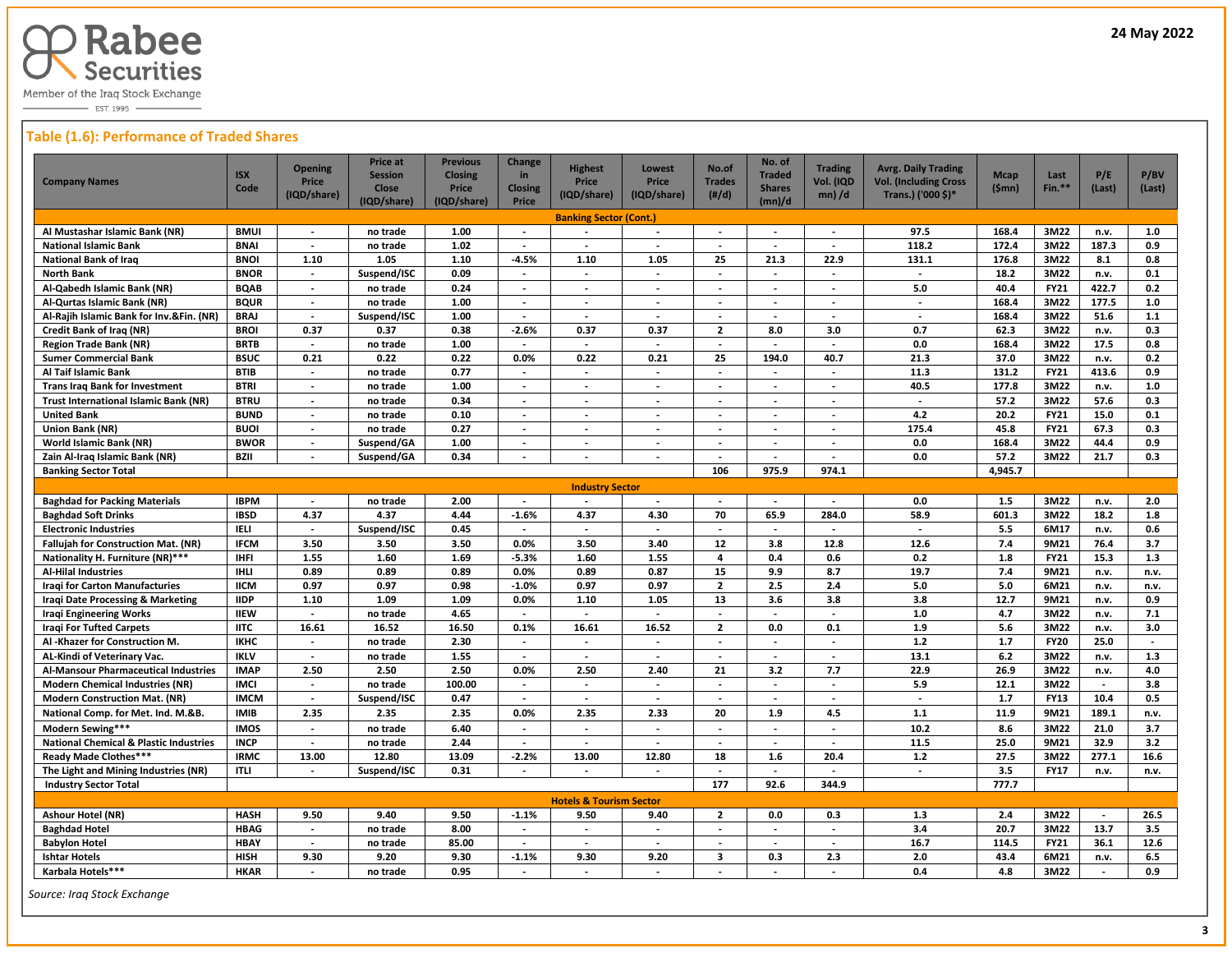

 $\overline{\phantom{0}}$  EST. 1995

## **Table (1.7): Performance of Traded Shares**

| <b>Company Names</b>                       | <b>ISX</b><br>Code | <b>Opening</b><br><b>Price</b><br>(IQD/share) | <b>Price at</b><br><b>Session</b><br>Close<br>(IQD/share) | <b>Previous</b><br><b>Closing</b><br>Price<br>(IQD/share) | Change<br>in<br><b>Closing</b><br>Price | <b>Highest</b><br>Price<br>(IQD/share)     | <b>Lowest</b><br><b>Price</b><br>(IQD/share) | No.of<br><b>Trades</b><br>$(\#/d)$ | No. of<br><b>Traded</b><br><b>Shares</b><br>(mn)/d | <b>Trading</b><br>Vol. (IQD<br>$mn)$ /d | <b>Avrg. Daily Trading</b><br><b>Vol. (Including Cross</b><br>Trans.) ('000 \$)* | <b>Mcap</b><br>(Smn)     | Last<br>$Fin.**$ | P/E<br>(Last)            | P/BV<br>(Last)           |
|--------------------------------------------|--------------------|-----------------------------------------------|-----------------------------------------------------------|-----------------------------------------------------------|-----------------------------------------|--------------------------------------------|----------------------------------------------|------------------------------------|----------------------------------------------------|-----------------------------------------|----------------------------------------------------------------------------------|--------------------------|------------------|--------------------------|--------------------------|
|                                            |                    |                                               |                                                           |                                                           |                                         | <b>Hotels &amp; Tourism Sector (Cont.)</b> |                                              |                                    |                                                    |                                         |                                                                                  |                          |                  |                          |                          |
| <b>Mansour Hotel</b>                       | <b>HMAN</b>        |                                               | no trade                                                  | 13.50                                                     |                                         |                                            |                                              |                                    |                                                    |                                         | 2.0                                                                              | 26.6                     | 6M21             | n.v.                     | 12.8                     |
| National Company for Tourism Inv.          | <b>HNTI</b>        | $\overline{\phantom{a}}$                      | no trade                                                  | 8.80                                                      | $\overline{\phantom{a}}$                |                                            | $\overline{\phantom{a}}$                     |                                    | $\overline{\phantom{a}}$                           | $\overline{\phantom{a}}$                | 2.8                                                                              | 37.1                     | 3M22             | $\overline{\phantom{a}}$ | 3.3                      |
| <b>Palestine Hotel</b>                     | <b>HPAL</b>        | $\overline{\phantom{a}}$                      | Suspend/GA                                                | 8.25                                                      | $\overline{\phantom{a}}$                | $\overline{\phantom{a}}$                   | $\overline{\phantom{a}}$                     | $\overline{\phantom{a}}$           | $\overline{\phantom{0}}$                           | $\overline{\phantom{a}}$                | 0.9                                                                              | 24.8                     | 3M21             | n.v.                     | 4.2                      |
| Al-Sadeer Hotel***                         | <b>HSAD</b>        | 13.50                                         | 13.90                                                     | 13.90                                                     | 0.0%                                    | 13.90                                      | 13.50                                        | $\overline{2}$                     | 0.1                                                | 1.5                                     | 19.9                                                                             | 12.8                     | 3M22             |                          | 16.9                     |
| <b>Mosul Dam Tourist Village (NR)</b>      | <b>HTVM</b>        |                                               | no trade                                                  | 6.27                                                      |                                         |                                            |                                              | $\overline{\phantom{a}}$           |                                                    |                                         | 0.4                                                                              | 1.0                      | 3M22             | n.v.                     |                          |
| <b>Hotel&amp;Tourism Sector Total</b>      |                    |                                               |                                                           |                                                           |                                         |                                            |                                              | $\overline{ }$                     | 0.4                                                | 4.1                                     |                                                                                  | 288.0                    |                  |                          |                          |
| <b>Services Sector</b>                     |                    |                                               |                                                           |                                                           |                                         |                                            |                                              |                                    |                                                    |                                         |                                                                                  |                          |                  |                          |                          |
| Al-Ameen Estate Inv.                       | <b>SAEI</b>        | $\overline{\phantom{a}}$                      | no trade                                                  | 1.50                                                      | $\overline{\phantom{a}}$                | $\overline{\phantom{a}}$                   | $\overline{\phantom{a}}$                     | $\overline{\phantom{a}}$           | $\overline{\phantom{a}}$                           | $\overline{\phantom{a}}$                | 0.1                                                                              | 7.0                      | 3M22             | 51.3                     | 1.4                      |
| <b>AL-Badia for General Trans</b>          | <b>SBAG</b>        | $\overline{\phantom{a}}$                      | Suspend/ISC                                               | 0.59                                                      |                                         |                                            | $\overline{a}$                               |                                    |                                                    |                                         | $\overline{a}$                                                                   | 0.9                      | <b>FY17</b>      | n.v.                     | $1.2$                    |
| <b>Baghdad Passengers Transport</b>        | <b>SBPT</b>        | $\overline{\phantom{a}}$                      | no trade                                                  | 28.50                                                     |                                         |                                            | $\overline{\phantom{a}}$                     |                                    |                                                    | $\overline{\phantom{a}}$                | 4.0                                                                              | 19.2                     | 3M22             |                          | 5.1                      |
| Ibdaa Al-Sharq Al-Awsat G. Cont. (NR)      | <b>SIBD</b>        | $\overline{\phantom{a}}$                      | no trade                                                  | 0.00                                                      | $\overline{\phantom{a}}$                | $\overline{\phantom{a}}$                   | $\overline{\phantom{a}}$                     | $\overline{\phantom{a}}$           | $\overline{\phantom{a}}$                           | $\overline{\phantom{a}}$                | $\overline{\phantom{a}}$                                                         | $\overline{a}$           | 3M22             | $\overline{\phantom{a}}$ | $\overline{\phantom{a}}$ |
| Iragi for General Transp. (NR)             | <b>SIGT</b>        | $\overline{\phantom{a}}$                      | Suspend/ISC                                               | 1.14                                                      | $\blacksquare$                          | $\overline{\phantom{a}}$                   | $\overline{\phantom{a}}$                     | $\overline{\phantom{a}}$           | $\overline{\phantom{a}}$                           | $\overline{\phantom{a}}$                | 0.6                                                                              | 3.0                      | 3M21             | n.v.                     | 1.4                      |
| <b>Iragi Land Transport</b>                | <b>SILT</b>        | $\overline{\phantom{a}}$                      | Suspend/ISC                                               | 1.55                                                      |                                         |                                            |                                              | $\overline{\phantom{a}}$           |                                                    |                                         | $\overline{\phantom{a}}$                                                         | 14.6                     | 3M20             | n.v.                     | 2.8                      |
| Kharkh Tour Amuzement City***              | <b>SKTA</b>        | 2.75                                          | 2.74                                                      | 2.79                                                      | $-1.8%$                                 | 2.79                                       | 2.73                                         | 78                                 | 20.8                                               | 57.2                                    | 10.5                                                                             | 2.8                      | 3M22             | 3.9                      | 2.5                      |
| Al-Mosul for Funfairs***                   | <b>SMOF</b>        | 11.40                                         | 11.40                                                     | 11.40                                                     | 0.0%                                    | 11.40                                      | 11.40                                        | 4                                  | 0.2                                                | 2.3                                     | 4.3                                                                              | 11.5                     | 3M22             | 157.6                    | 8.2                      |
| Mamoura Real-estate Inv.                   | <b>SMRI</b>        |                                               | Suspend/GA                                                | 2.99                                                      |                                         |                                            |                                              |                                    |                                                    |                                         | 14.5                                                                             | 45.9                     | 3M22             | 47.2                     | 2.7                      |
| <b>AL-Nukhba for Construction</b>          | SNUC               | $\overline{\phantom{a}}$                      | no trade                                                  | 0.45                                                      |                                         |                                            | $\overline{a}$                               |                                    | $\overline{\phantom{a}}$                           | $\overline{\phantom{a}}$                | 1.2                                                                              | 0.6                      | 9M21             | 438.3                    | 0.4                      |
| <b>Services Sector Total</b>               |                    |                                               |                                                           |                                                           |                                         |                                            |                                              | 82                                 | 21.0                                               | 59.5                                    |                                                                                  | 105.5                    |                  |                          |                          |
|                                            |                    |                                               |                                                           |                                                           |                                         | <b>Agriculture Sector</b>                  |                                              |                                    |                                                    |                                         |                                                                                  |                          |                  |                          |                          |
| Al-Ahlyia for Agricultural Prod.           | AAHP               | $\overline{\phantom{a}}$                      | no trade                                                  | 0.94                                                      |                                         |                                            | $\overline{\phantom{a}}$                     | $\overline{\phantom{a}}$           |                                                    |                                         | 0.0                                                                              | 0.4                      | 9M21             | n.v.                     | 1.7                      |
| Iraqi Agricultural Products Mark. Meat     | <b>AIPM</b>        | 4.80                                          | 4.80                                                      | 4.85                                                      | $-1.0%$                                 | 4.80                                       | 4.80                                         | $\overline{2}$                     | 0.3                                                | 1.4                                     | 1.2                                                                              | 16.2                     | 3M22             | 45.3                     | 2.4                      |
| <b>Iragi Agricultural Products</b>         | <b>AIRP</b>        |                                               | no trade                                                  | 21.00                                                     |                                         |                                            |                                              | $\overline{\phantom{a}}$           |                                                    |                                         | $\overline{2.7}$                                                                 | 5.1                      | 3M22             | 12.6                     | 2.7                      |
| Iraqi for Seed Production***               | <b>AISP</b>        | 11.34                                         | 11.40                                                     | 11.34                                                     | 0.5%                                    | 11.50                                      | 11.29                                        | 60                                 | 3.6                                                | 40.9                                    | 121.3                                                                            | 153.5                    | 9M21             | n.v.                     | 3.0                      |
| <b>Modern Animal &amp; Agr. Production</b> | <b>AMAP</b>        |                                               | Suspend/ISC                                               | 0.21                                                      |                                         |                                            |                                              |                                    |                                                    |                                         |                                                                                  | 0.6                      | 6M20             | 9.8                      | 0.2                      |
| Middle East Prod. & Marketing-Fish         | <b>AMEF</b>        |                                               | Suspend/GA                                                | 8.25                                                      |                                         |                                            |                                              |                                    |                                                    |                                         | 0.1                                                                              | 1.7                      | 6M21             | n.v.                     | 3.4                      |
| AL - Rebas for Poultry & Feed              | <b>AREB</b>        | $\overline{\phantom{a}}$                      | no trade                                                  |                                                           | $\overline{\phantom{a}}$                |                                            | $\overline{a}$                               |                                    | $\overline{\phantom{0}}$                           |                                         | $\overline{\phantom{a}}$                                                         | $\overline{\phantom{a}}$ | 9M21             |                          |                          |
| <b>Agriculture Sector Total</b>            |                    |                                               |                                                           |                                                           |                                         |                                            |                                              | 62                                 | 3.9                                                | 42.3                                    |                                                                                  | 177.4                    |                  |                          |                          |
|                                            |                    |                                               |                                                           |                                                           |                                         | <b>Insurance Sector</b>                    |                                              |                                    |                                                    |                                         |                                                                                  |                          |                  |                          |                          |
| <b>AHliya For Insurance (NR)</b>           | <b>NAHF</b>        | $\overline{a}$                                | no trade                                                  | 0.50                                                      | $\overline{\phantom{a}}$                | $\overline{\phantom{a}}$                   | $\overline{\phantom{a}}$                     | $\overline{\phantom{a}}$           |                                                    |                                         | 0.0                                                                              | 2.4                      | 3M22             | 6.5                      | 0.5                      |
| Al-Ameen for Insurance***                  | <b>NAME</b>        | 0.66                                          | 0.66                                                      | 0.60                                                      | 10.0%                                   | 0.66                                       | 0.65                                         | 23                                 | 27.0                                               | 17.8                                    | 0.1                                                                              | 2.1                      | 3M22             | 8.1                      | 0.7                      |
| Dar Al-Salam for Insurance (NR)            | <b>NDSA</b>        | $\overline{\phantom{a}}$                      | no trade                                                  | 0.39                                                      |                                         |                                            | $\overline{\phantom{a}}$                     | $\overline{\phantom{a}}$           |                                                    | $\overline{\phantom{a}}$                | 0.2                                                                              | 1.8                      | 9M21             | 39.5                     | 0.4                      |
| Gulf Insurance&Reinsurance***              | <b>NGIR</b>        | 0.25                                          | 0.25                                                      | 0.23                                                      | 8.7%                                    | 0.25                                       | 0.23                                         | 5                                  | 6.0                                                | 1.4                                     | 0.1                                                                              | $1.2$                    | 9M21             | 20.1                     | 0.2                      |
| Al-Hamraa for Insurance (NR)***            | <b>NHAM</b>        |                                               | no trade                                                  | 0.70                                                      |                                         |                                            |                                              |                                    |                                                    |                                         | 0.2                                                                              | 11.8                     | 9M21             | n.v.                     | 1.6                      |
| <b>Insurance Sector Total</b>              |                    |                                               |                                                           |                                                           |                                         |                                            |                                              | 28                                 | 33.0                                               | 19.2                                    |                                                                                  | 19.2                     |                  |                          |                          |

 *Source: Iraq Stock Exchange*

 $\overline{a}$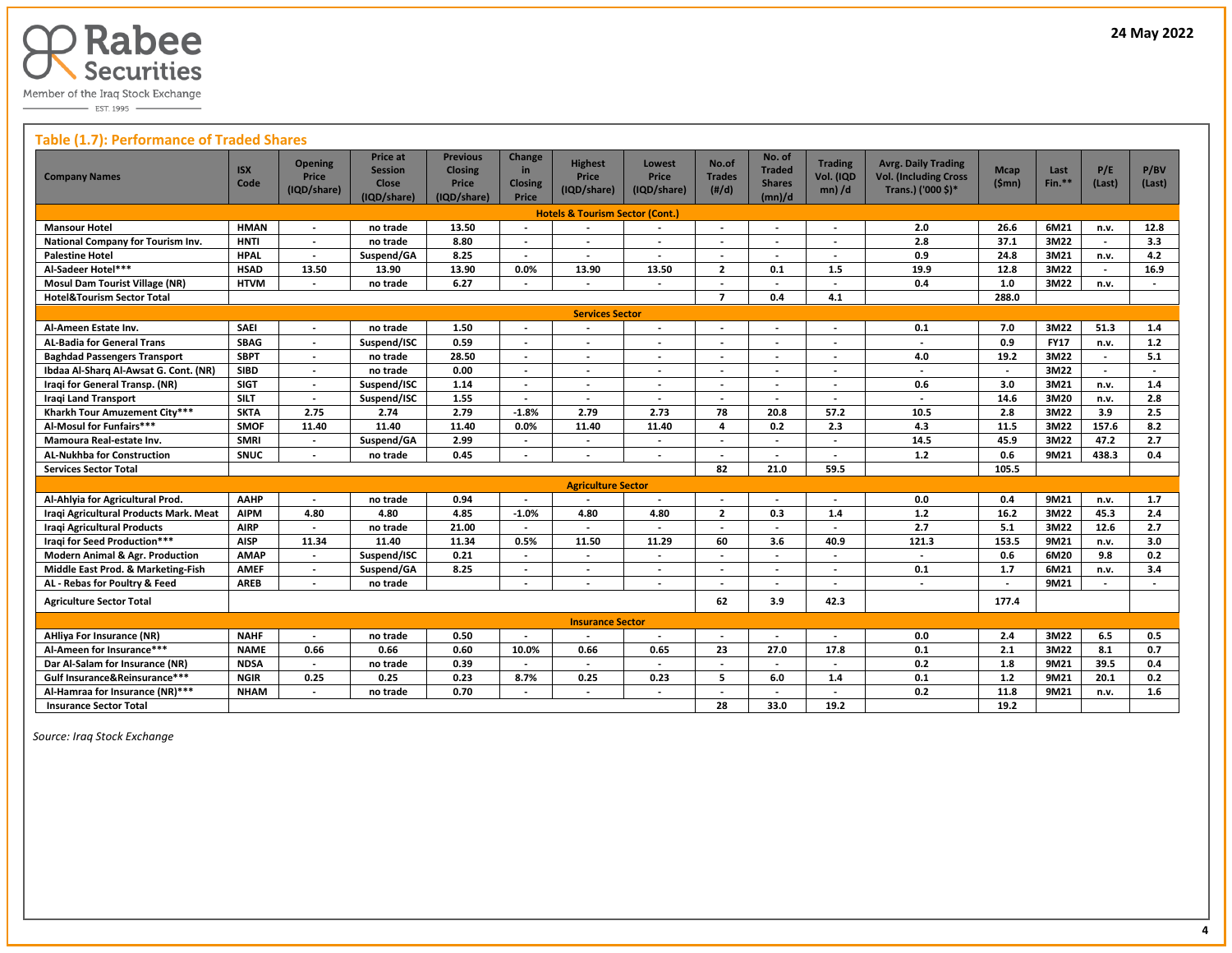

## **Table (1.8): Performance of Traded Shares**

| <b>Company Names</b>                | <b>ISX</b><br>Code | <b>Opening</b><br>Price<br>(IQD/share) | <b>Price at</b><br><b>Session</b><br><b>Close</b><br>(IQD/share) | <b>Previous</b><br><b>Closing</b><br>Price<br>(IQD/share) | Change<br>in<br><b>Closing</b><br>Price | <b>Highest</b><br>Price<br>(IQD/share) | Lowest<br>Price<br>(IQD/share) | No.of<br><b>Trades</b><br>(H/d) | No. of<br><b>Traded</b><br><b>Shares</b><br>(mn)/d | <b>Trading</b><br>Vol. (IQD<br>$mn)$ /d | <b>Avrg. Daily Trading</b><br><b>Vol. (Including Cross</b><br>Trans.) ('000 \$)* | <b>Mcap</b><br>(\$mn) | Last<br>Fin. <sup>*</sup> | P/E<br>(Last) | P/BV<br>(Last) |
|-------------------------------------|--------------------|----------------------------------------|------------------------------------------------------------------|-----------------------------------------------------------|-----------------------------------------|----------------------------------------|--------------------------------|---------------------------------|----------------------------------------------------|-----------------------------------------|----------------------------------------------------------------------------------|-----------------------|---------------------------|---------------|----------------|
| <b>Investment Sector</b>            |                    |                                        |                                                                  |                                                           |                                         |                                        |                                |                                 |                                                    |                                         |                                                                                  |                       |                           |               |                |
| Al-Ameen Financial Inv. (NR)        | <b>VAMF</b>        |                                        | Suspend/GA                                                       | 0.55                                                      | $\sim$                                  | $\overline{\phantom{a}}$               |                                |                                 | $\overline{\phantom{0}}$                           | $\overline{\phantom{0}}$                | 0.0                                                                              | 0.6                   | 3M22                      | 106.8         | 0.5            |
| AL-Batek Investment (NR)            | <b>VBAT</b>        | $\,$                                   | Suspend/ISC                                                      | 0.45                                                      | $\sim$                                  | $\overline{\phantom{a}}$               | <b>.</b>                       |                                 | $\overline{\phantom{0}}$                           | $\overline{\phantom{0}}$                |                                                                                  | 0.3                   | <b>FY19</b>               | 558.5         | 0.4            |
| Al-Khair for Financial Inv. (NR)    | <b>VKHF</b>        | $\overline{\phantom{a}}$               | Suspend/ISC                                                      | 0.10                                                      | $\overline{\phantom{a}}$                | $\overline{\phantom{a}}$               |                                | $\overline{\phantom{a}}$        | $\overline{\phantom{0}}$                           | $\overline{\phantom{0}}$                | 0.0                                                                              | 0.5                   | <b>FY19</b>               | n.v.          | 0.3            |
| Bain Al-Nahrain Financial Inv. (NR) | <b>VMES</b>        |                                        | no trade                                                         | 0.90                                                      | $\sim$                                  | $\overline{\phantom{a}}$               | $\overline{\phantom{a}}$       | $\overline{\phantom{a}}$        | $\overline{\phantom{0}}$                           | $\overline{\phantom{0}}$                |                                                                                  | 0.6                   | 3M22                      | n.v.          | 1.9            |
| AL-Wiaam for Financial Inv. (NR)    | <b>VWIF</b>        | $\,$                                   | no trade                                                         | 0.25                                                      | $\sim$                                  | $\overline{\phantom{a}}$               |                                |                                 | $\overline{\phantom{0}}$                           | $\overline{\phantom{0}}$                | 0.0                                                                              | 0.3                   | 3M22                      | 11.5          | 0.3            |
| Al-Zawraa for Financial Inv. (NR)   | <b>VZAF</b>        | $\,$                                   | no trade                                                         | 0.20                                                      | $\overline{\phantom{a}}$                | $\overline{\phantom{a}}$               |                                |                                 | $\overline{\phantom{0}}$                           | $\overline{\phantom{0}}$                | 0.0                                                                              | 0.2                   | 3M22                      | n.v.          | 0.2            |
| <b>Investment Sector Total</b>      |                    |                                        |                                                                  |                                                           |                                         |                                        |                                | $\overline{\phantom{a}}$        | $\overline{\phantom{0}}$                           | $\overline{\phantom{0}}$                |                                                                                  | 2.4                   |                           |               |                |
| <b>Grand Total</b>                  |                    |                                        |                                                                  |                                                           |                                         |                                        |                                |                                 | 1.126.8                                            | 1.444.0                                 |                                                                                  | 10,986.0              |                           |               |                |

#### *Source: Iraq Stock Exchange*

\*Average data was calculated according to the recent twelve months, by dividing the total trading volume in the last twelve months by the total number of trading days (excluding the No. of days shares were suspended due to *\*\* Last Financials: The date of the most recent financial statements.* 

P/E (Last): While calculating P/E (Last), we divided "Current Mcap" to "trailing net profit" when the recently announced financial statements are for the interim period. For the companies which trailing profit cannot be ca *we divided "Current MCap" to "annualized YTD profit," while calculating P/E (Last). We adjusted unaudited profit before tax values by deducting 15% income tax, while calculating annualized YTD profit.*

 *P/BV (Last): Calculated by dividing "Current Mcap" to "BV in its Last Financials".*

Iraqi banks started to publish IFRS annual reports starting 2016; however, interim period results are available according to Iraqi accounting rules. As a result, we will continue to depend only on the financial results pre *rules to be able to work with consistent data till the financial statements for both quarterly and annual data will be available according to IFRS standards.* 

\*\*\*When the original shares resume trading, we start using the number of shares that the company will reach after the capital increase with the assumption that the capital increase was reflected to the price of the shares. *Mcap.*

*Note: "Suspend/ISC" companies are not trading due to ISC Instructions.*

 *"Suspend/GA" companies are not trading due to General Assembly Meetings.*

"(NR)": These are the companies which are trading in the Non-Regular market (in compliance with Iraq Securities Commission law numbered 132/9 on 20/12/2012). These companies were moved to the secondary market (non-regular) decrease in their trading volume and the number of days that these companies are being traded for. Please note, according to the Regulations of the Secondary Market, in each trading session, the average share price will be maximum increase and decrease of +/- 20% will be based on the average price in the previous session. The price should be valid during three effective trading sessions after the listing, and it will be free in the first tra "We use the FX rate given by the bank that Rabee Securities makes its banking transactions while calculating the dollar values in our research reports instead of CBI market FX rate to be more conservative."